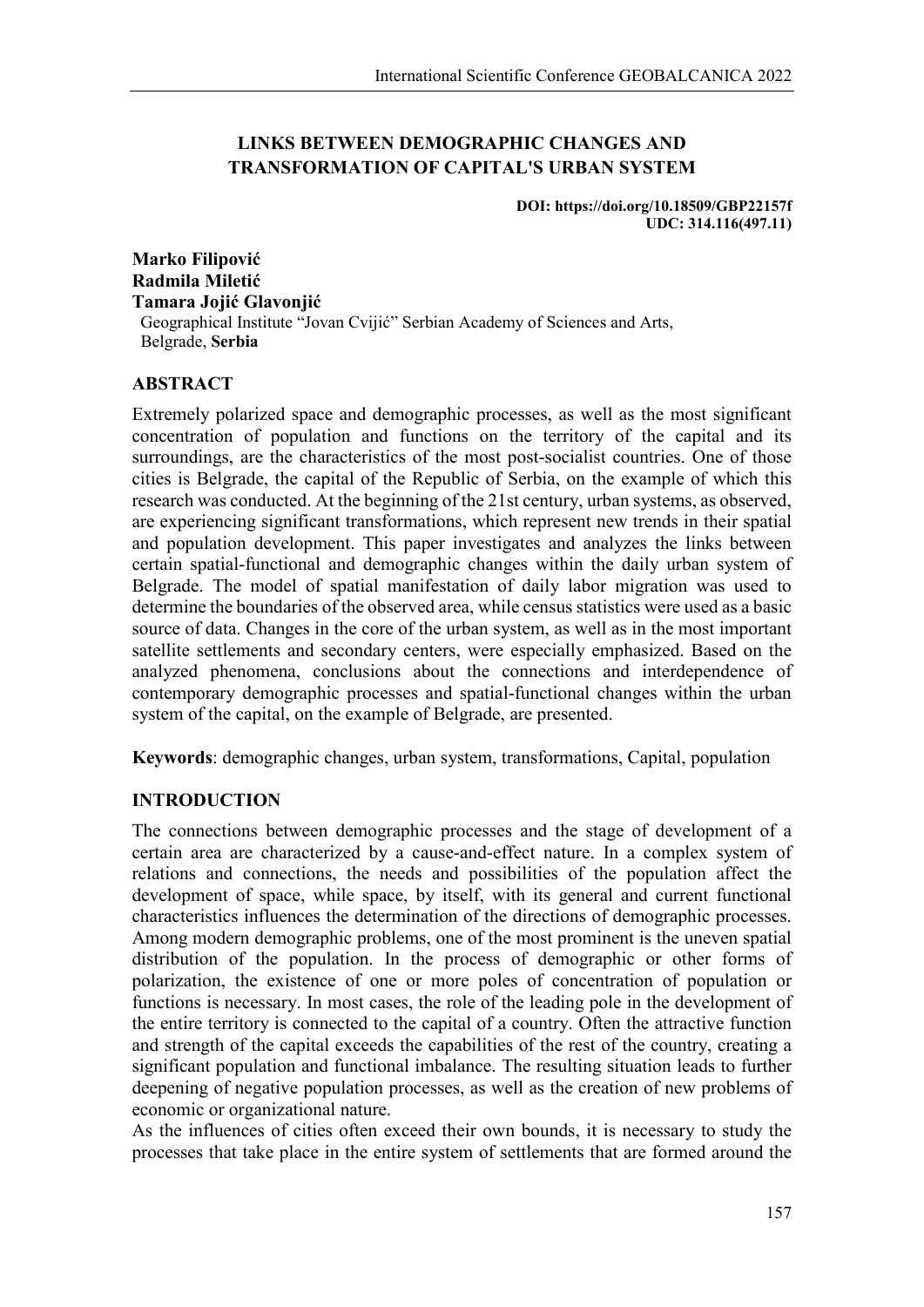prominent core. In the process of urbanization, the strength and demographic position of the city are reflected, not only through its individual characteristics, but also through the characteristics of the settlements that gravitate to it. The core, which in this case represents the city, together with functionally dependent settlements, form a whole that can be viewed as a separate system, and as a subsystem of one of the higher levels of the organization. Demographic processes that take place within the observed system are a direct or indirect manifestation of the transformations that take place, both within it and at a higher level of the organization.

As a case study, it served Belgrade, the capital and largest city of the Republic of Serbia, i.e. the system of settlements in which it represents the core. To determine the boundaries of the observed area, as a basic indicator, the daily mobility of the employed population was used. The basic time frame for the research of population alterations in the settlement system was the inter-census period between 2002 and 2011, taking into account previously initiated transformations, directly or indirectly related to the observed area.

### **URBAN SYSTEMS AND DEMOGRAPHIC PROCESSES**

At the center of the relations and connections between demographic processes and the settlement system, is the city, as the core of the concentration of the population and the functional center, around which the said assembly is formed. Urban settlements can be said to be the product of a very complex combination of natural and socio-economic conditions. At a certain level of development of human society, they arise because of the appropriate division of work in it. From the moment of their creation, the cities themselves caused further diversification of economic activities and occupations. A common feature of modern urban settlements is that together with the surrounding they form one organic whole [1]. Movements of people, goods and information are a constant spatial phenomenon, and take place between cities, between cities and rural settlements and between individual economic activities. With these movements, cities and all settlements are connected into a spatial system in which they have the function of hubs. From that, complex urban systems of different characteristics are developing, which means that the network of centers is expanding, cities are growing, functionally they are more diverse and powerful, and the interactions between them are stronger [2]. Functional relations and connections between the city and its surroundings depend on many factors: geographical position, relief, natural resources, climate, population characteristics, economic conditions, development of non-economic activities, etc. The trafficgeographical position is of great importance for the development of functional relations, therefore the influences of the city will be felt more strongly along the main roads [1]. The types of manifestations of the city in the network of settlements, developed in a certain geospace, can have a dual role. The city can play the role of a center in the spatial organization of two systems of phenomena. On the one hand, they are the production, exchange and consumption of goods and the provision of services; and on the other, the organization of life and work, meeting the needs of the population living in the surrounding settlements. In addition, the city can be a center in which activities are concentrated, which have the characteristics of the poles of development, and such a city manifests itself as a factor in initiating, encouraging and directing the development of surrounding settlements [3]. Due to its properties of geographical gender, the city in the system of two-way connections is the driving force and carrier of connections and changes in the network of settlements, i.e. acts as a factor in the development of surrounding settlements, their socio-economic, and functional and built structures in its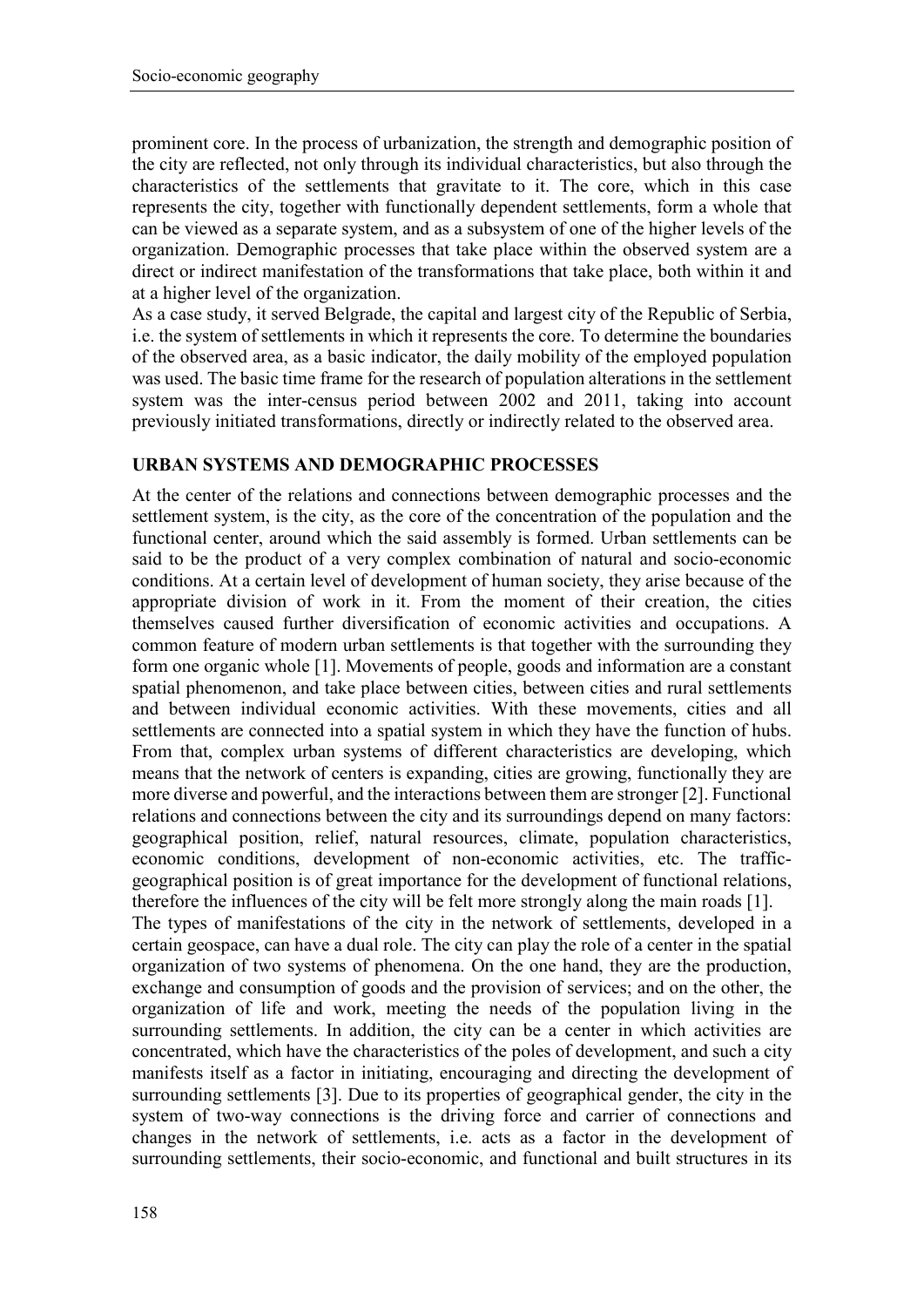surroundings [4]. It has been determined that the city is a factor in the development of the surrounding geospace, and its activities can be manifested in several ways: by attracting labor, population, raw materials and financial resources from the surrounding area; encouraging the development of oscillatory migrations of labor and many other users of various services from the surrounding area to the city; relocation from the city or creation of new production plants in the surrounding settlements, ie - encouraging, creating and strengthening secondary genders, services, work, connections and development in the network of surrounding settlements; by significantly expanding the built-up areas of the city and by growing and integrating the nearest suburban settlements into the physiognomic and functional-spatial structure of the city [5].

Starting from the definition of the system, it can be said that the urban system is a set of cities between which there is an interaction that takes place through the circulation of people, goods and information [6]. These movements are performed by traffic connections, such as railways, roads, air corridors, telephone connections, or some other form of communication [7]. With all its characteristics, urban systems are a reflection of the manner and degree of development of a space, its socio-political organization and economic position in the national and world economic system. From that, it can be concluded that for the geographical knowledge of a space, it is extremely important to know the features and levels of development of urban systems. Urban systems are social and spatial systems, and their characteristics should be viewed through three important dimensions: vertical (hierarchical), horizontal (spatial) and temporal. The basis for observing all dimensions of urban systems is their interdependence, since at a certain moment the vertical dimension of the centers also has a certain spatial dimension [8].

As opposed to the regular size distribution of cities [9], on the examples of some countries, irregularities in the size distribution of cities were noticed. In the hierarchical distribution, there was one large city, which was usually the capital, and all other cities were much smaller. The law of the primary city, i.e. the capital or the largest, as well as its exceptional importance in the development and organization of space and the state [10] explain this distribution of sizes. Numerous later studies have shown that the irregular size distribution of cities is maintained in a large number of countries, i.e. the distinct primacy of the capital in their urban systems [11].

## **DAILY MOBILITY AS A DEMOGRAPHIC INDICATOR FOR DETERMINING THE BOUNDARIES OF THE SYSTEM**

The field of influence of the city on the surrounding can best be observed through the interaction with the population of dependent settlements. The mobility of the population between the city and the surrounding area is extremely pendular - turbulent, and can be compared to the movement of money. There is a centrifugal relationship between the city and its surroundings, in addition to the gravitational or centripetal one. At the same time, there is a two-way movement of people and goods. The rural settlement, as well as the city, has its attractive functions, taking into account that the city is the cause of turbulence, ie the cause of functional relations. The residential function represents the gravitational force of rural settlements, where a significant number of passengers live on the citysurroundings route. As the city could not exist without the surrounding and functional connections, so the accelerated urbanization causes great changes in the countryside [1]. To determine the limits of the impact of a certain settlement, through demographic indicators, the use of daily mobility of the employed population has become more frequent. Commuting creates an opportunity that did not exist in the past, to live at a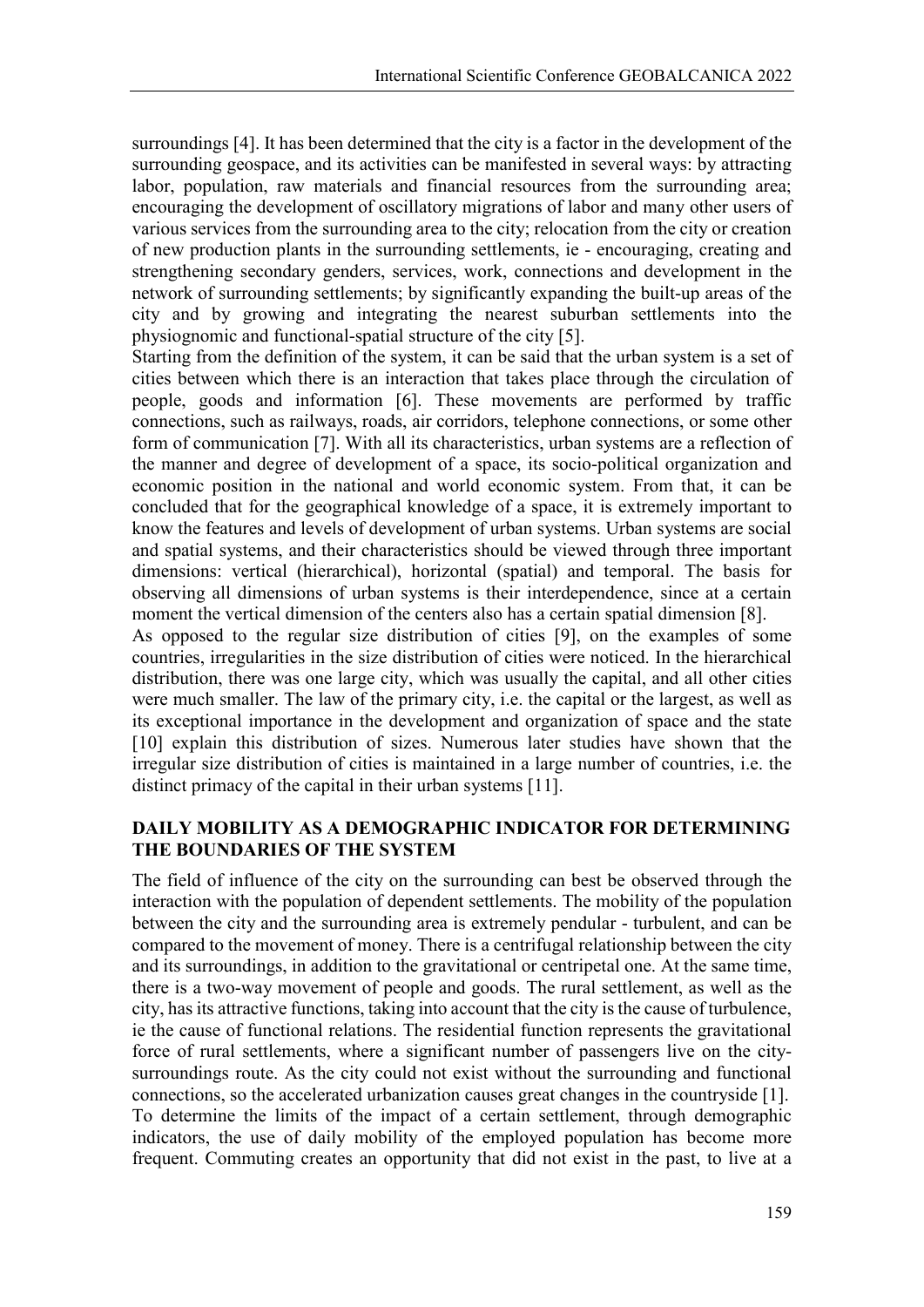considerable distance from the place of work. The size of the city is one of the key determinants, so in the largest agglomerations, through this form of population movement, the effects are felt over long distances. In the city itself as well as in its surroundings, a significant flow of population is being created. Therefore, commuting causes numerous consequences, which are reflected in the already mentioned spheres [12]. Daily mobility of the population represent both population and socio-economic and cultural connections between the area of housing and the area of work of daily residents, with numerous causes, but also consequences in both areas. The process of commuting, especially of the economically active population, given that it is strongly linked to demographic development, economic development, transport, settlements, as well as labor and real estate markets, has broad implications in all spheres of life and work, as well as the population of labor settlements [13].

The daily urban system consists of commuters and a regional entity that includes a space that unites the origins of daily mobility of the population [14]. The concept of the daily urban system was introduced into the scientific literature as a new form of spatial organization of metropolitan regions separated on the basis of daily population movements in the second half of the 20th century [15], [16]. Based on the experience in researching the demographic, spatial and functional components of the daily urban system, the model of spatial manifestation of daily labor migration was applied [17]. Within the model, by grouping settlements with a similar volume of daily labor migration, ie the share of commuters in the labor center in the total number of employees, according to place of residence, the fields of influence of the center are singled out. The daily urban system consists of commuters and regional goals. Based on the intensity of daily interaction, the following zones are determined within the field: zone of intensive influence (from which more than 70% of employees migrate to the work center daily), zone of strong influence between 50 and 70% of employees migrate daily), medium impact zone (from which between 30 and 50% of employees migrate to the labor center daily), low impact zone (from which less than 30% of employees migrate to the labor center daily), as well as the periphery of the daily urban system (from whose settlements less than 5% of employees migrate to the labor center daily). The categorized values of the share of commuters, who travel to the labor center every day in the total number of workers, according to the place of residence, are qualified by an appropriate name that suggests their dependence on the function of work. The model has been successfully applied within various types of research, covering most of the territory of the Republic of Serbia [18], [19], [20], [21], [22], [23], [24], [25].

### **SERBIA AND BELGRADE IN CONTEMPORARY DEMOGRAPHIC PROCESSES AND FUNCTIONAL TRANSFORMATION OF THE URBAN SYSTEM**

Urban centers, urban and rural areas which compose urban systems in Serbia represent heterogeneous set of settlements which differs in demographic size, economic development and functional capacity. This is a consequence of different development predispositions in geographical and socio-historical context. Similarly, to the most of Southeast Europe, Serbia is not sufficiently urbanized compared to the most developed part of the continent [26]. During the second half of the twentieth century, the most intensive socio-geographical, socio-economic and demographic changes took place on the territory of Serbia, which influenced significant changes in the manner and organization of space. The main causes of these changes are the pronounced planned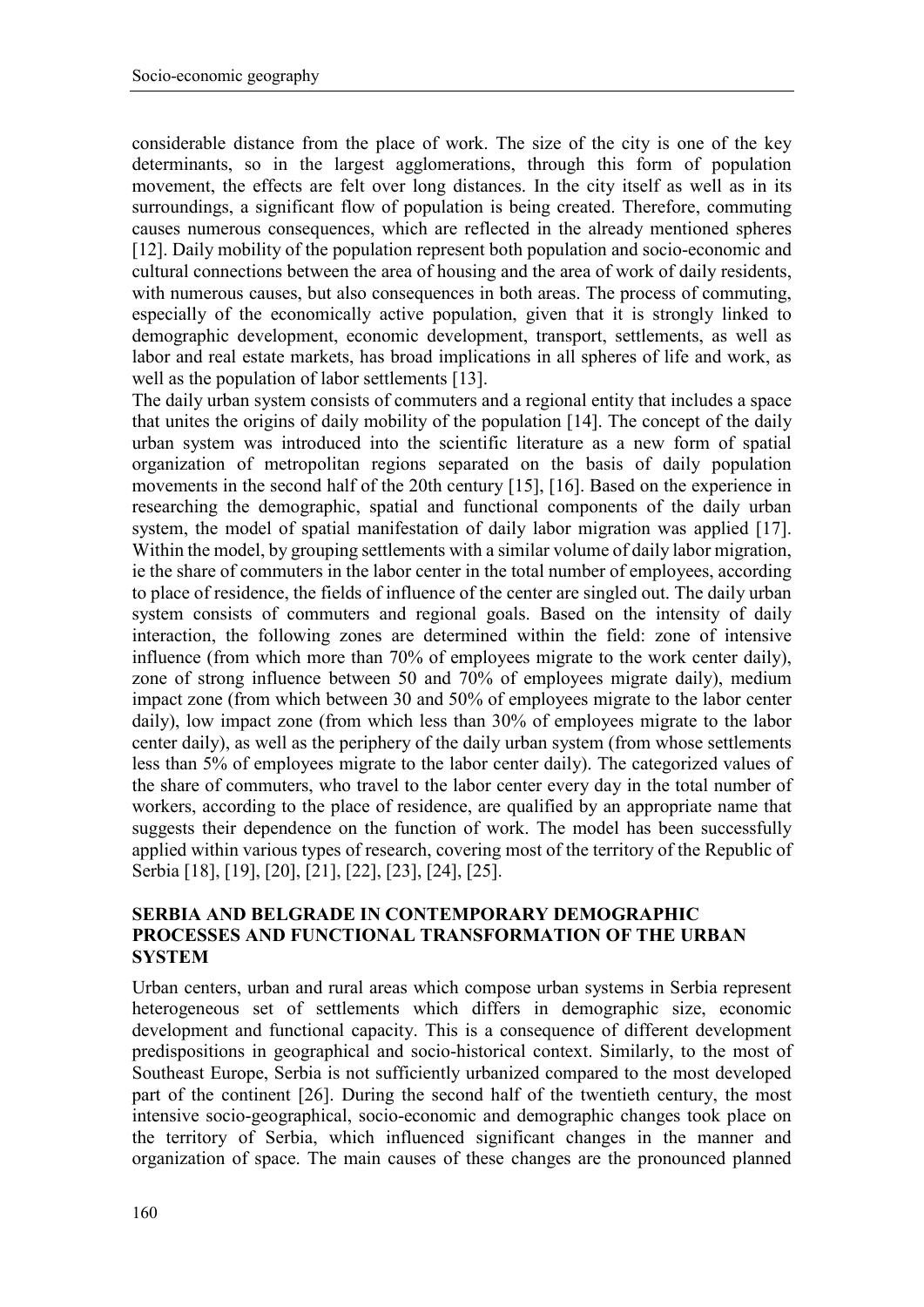industrialization of the then state, and then, politically initiated deagrarization and urbanization, whose action, the socio-economic structure of the total population, was fundamentally changed [21]. The last decade of the twentieth century is associated with negative processes initiated, primarily, by non-economic factors.

Regional and subregional differences, and especially the growing gap between the largest urban centers and the rest of the country, in the level of economic development, diversification and job offer, housing, health care, overall quality of life, but also subjective experience of opportunities to achieve life goals, determine directions and the intensity of internal migration. In such a system, Belgrade and Novi Sad stand out, above all, as the main poles of attracting internal migrants [27]. The effect of migration on demographic development is of different intensity and scope regionally. The spontaneous relocation of the population over a long period resulted in the depopulation of a large part of the territory of the Republic, which was also contributed to by emigration from the country, especially the young population. The mentioned processes conditioned the polarization of demographic development [28]. Over last decades, in Serbia are living about half millions of refugees from the ex SFRY. During that time, they fit less or more into new environment, with different level of adaptation that depends on factors such as education, profession etc., and the type of settlement in that refugee settled (urban or rural, collective centers). The largest part of refugees in overall population is enumerated in Belgrade, especially in municipalities, such as Zemun, Barajevo, Čukarica etc. [29]. The combination of natural and migratory components caused depopulation in rural areas, and polarization in urban centers or immediate surroundings. The concentration of functions and population in urban areas, and the depopulation of rural areas, have led to changes in the demographic size of settlements, especially to the fragmentation of villages [19]. In that way, social and demographic changes were faster, i.e. they were not in line with economic changes.

Within the presentation of modern intensive spatial-functional changes in urban regions, and due to the end of the demographic transition, spatial-demographic indicators have a more significant role. Some of them are indicators of changes in the concentration, ie population density and relocation of the population, as well as changes in the characteristics of daily migration and in the structure of activities. There are connections between economic and demographic development, which are reflected in the spatial redistribution of population, as well as in the redistribution of population by activity, where the concentration of population in urban settlements, around the center of industrial activity, represents changes in spatial structure. Such a pronounced migration dynamics in the horizontal and vertical sense, conditioned by human activities, is a significant indicator of spatial-functional connections that are established in the region and between regions [30]. As the geospace of Serbia is differently economically developed and unevenly populated, all phases, types and levels of urbanization of settlements are found in certain regional units. The most important is the Belgrade agglomeration, i.e. a complex system of urban settlements with a high degree of morphological and functional connection, with a multi-layered hierarchy and a large gravitational influence [31].

Half a century ago, the gravitational area of Belgrade was defined as an area with almost five million inhabitants, with its indirect influence felt in Serbia, Bosnia and Herzegovina and Macedonia, while direct influence was present in several neighboring and close regions [32]. The process of transformation of the surrounding settlements has advanced the most and is most widespread around Belgrade, with it being marked as the basic center of development in the network of settlements in Serbia. A wide zone of neural settlements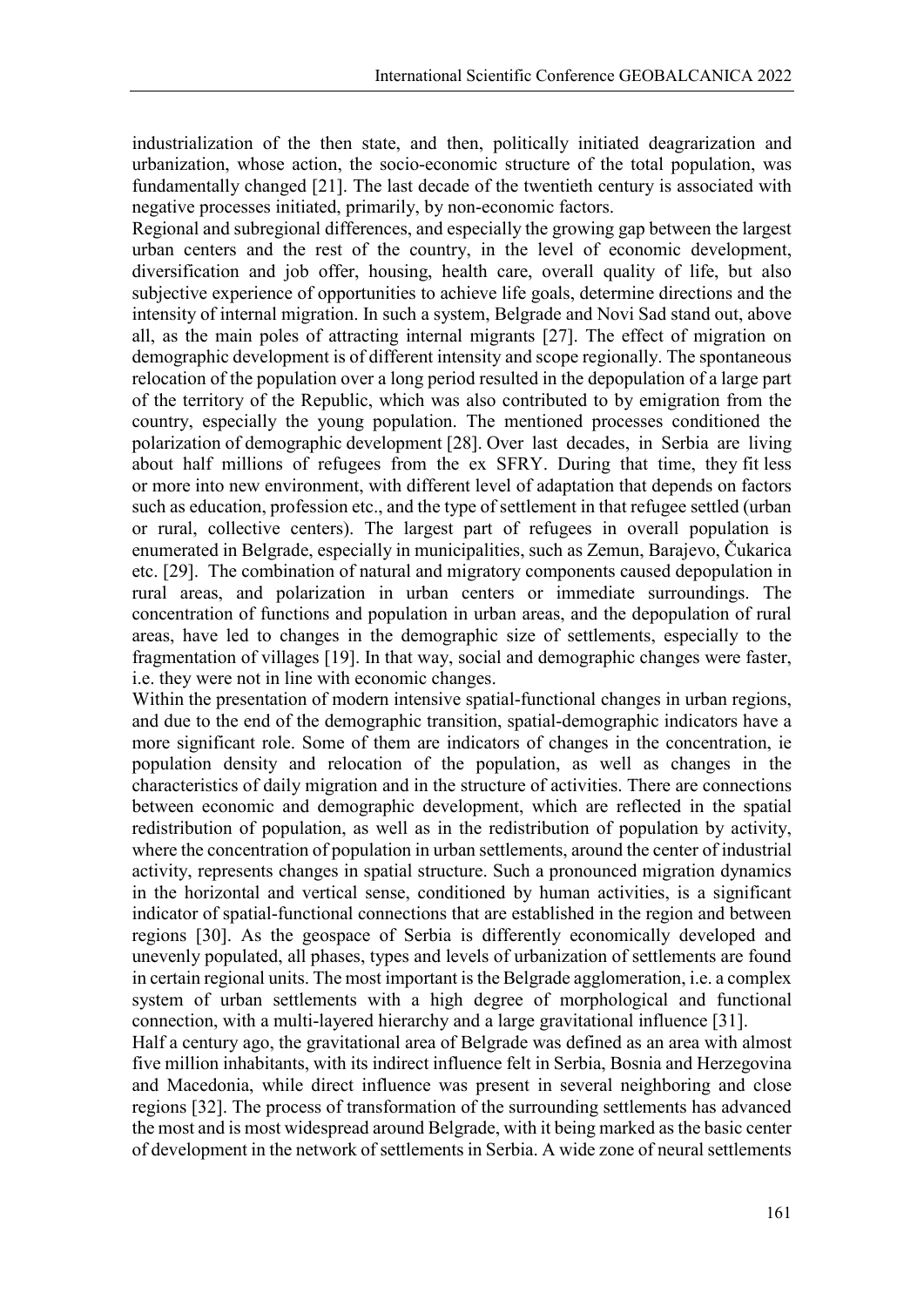developed around it, some of which had already grown into continuously built tissue, while others, in addition to being spatially separated, were already included in the city in the early 1980s [3]. In terms of concentration of population and activities, the achieved development of Belgrade was considered the result of a process that took place over a long period. The capital is also called the super-concentration of population and activities in the Republic of Serbia and beyond, and this is a problem in regional development because Belgrade also appears as a factor in discouraging the development of these territories. The complex of factors of internal, intra-city concentration of functions in Belgrade is placed in the same context, which is considered a consequence of its monocentric structure, and this again has numerous consequences on the functioning of the city, both internally and within the structure of Belgrade's regional space [33].

The end of the XX and the beginning of the XXI century is considered a period of developmental stagnation of the Belgrade metropolitan region. The goal is to move from a classic monocentric agglomeration with a strong core and relatively poorly developed periphery centers to a modern polycentric agglomeration in which peripheral settlements will take over part of the spatial and functional competencies of the core. The current relations in the region are characterized by a pronounced polarization and dichotomy of center-periphery, where the settlement of Belgrade, in relation to the total population of sub centers that should take over the role of regional development centers (Lazarevac, Mladenovac and Obrenovac), has twelve times more inhabitants. [34]. Due to all that, as one of the primary tasks of our urban geography, the definition and exact limitation of the Belgrade metropolitan area, whose administrative area deviates from the metropolitan one, was emphasized. The terms Belgrade and its urban system, gravitational zone, sphere of influence, functional area, city region, nodal region, metropolitan area implies only one process, and that is the functional action of the capital of Serbia. In addition, the Belgrade hinterland is considered an important agricultural, production, entrepreneurial, transport and vital resource [35].

The directions and dynamics of spatial-demographic changes during the last decades outline the stages of urbanization that Belgrade has gone through and clearly point to the directions and effects of transformations of spatial-economic and spatial-functional structure. The strengthening of political-administrative, economic and culturaleducational functions and the role of Belgrade in the regional development of Serbia and the wider surrounding, i.e. their strong influence on population growth, territorial expansion and growth of the former town into a metropolitan wide field of influence [36] . Belgrade is also considered to have grown into a powerful pole of concentration of population and activity in a short period of time, as well as a factor in channeling demographic and economic flows in the wider area. Changes in territorial distribution, spatial displacement and structural features within the agglomeration were in close interaction with the development and expansion of the urban region [37].

The economic structure of Belgrade is dominated by the activities of the tertiary sector, while the industry is also being modernized, which determines the important place of Belgrade, as an industrial center, in the wider regional framework. Apart from the fact that today it is not a dominant activity, industry, as a city-building function, was a factor in the development of centers within the Belgrade region, primarily Lazarevac, Mladenovac and Obrenovac, while they stimulated the development of industry with agglomeration forms and content [38]. As in other parts of the country, the period of economic stagnation, and even the negative tendencies in production caused by a series of unfavorable circumstances (bombing, economic sanctions, the collapse of industrial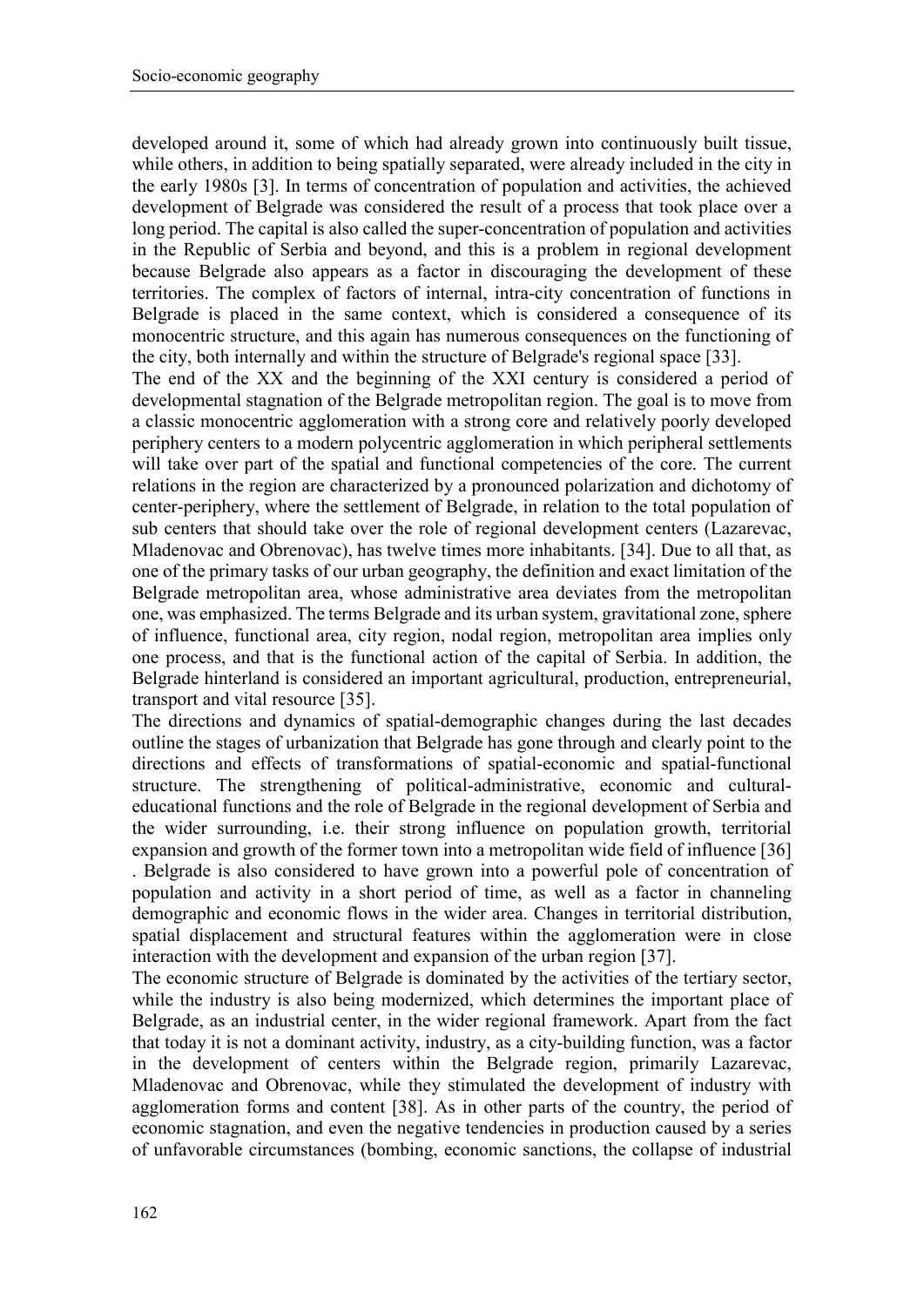systems, recession, and entering the transitional phase) reflected on the changes in economic structure and population development [39]. The change in the spatial model of economic development during the last decades is a reflection of the scope, pace and success of implemented reforms, the existing economic network and spatial, positional, infrastructural, institutional, personnel and other possibilities of spatial forms development. The processes of deindustrialization, tertiaryization and reindustrialization intertwine from the angle of spatial-structural development of the economy, whose spatial organization in Belgrade represents a mosaic picture of various forms created in different epochs of urban development [40]. New development poles are being formed, taking into account the general tendency to move production from the city center to the periphery, as well as locating new production and service capacities in the peripheral zone of the City of Belgrade. In addition, it was estimated that the lack of adjustment to European policies of development, industry, spatial development, as well as environmental protection in the future territorial development of economic activities in the metropolitan area of Belgrade could have consequences in further processes [41].

### **POPULATION CHANGE IN BELGRADE DUS 2002 - 2011**

During the analysis of demographic processes on the territory of the daily urban system of Belgrade, the basic indicators were singled out: absolute population change and the index of population change. Both indicators were analyzed in order to show the importance of transformation for each settlement of the system, and taking into account the different population size of these settlements. These indicators are presented for the last inter-census period, ie between the 2002 and 2011 censuses.

The change in all settlements belonging to the system was analyzed, with special emphasis on settlements located in the zones of stronger influence of the core itself. Within the core, parts of the settlements of Belgrade were analyzed separately, ie they were treated as separate settlements, in order to have an insight into significant changes within the very center of the system.

A total of 371 statistical units (separate settlements and parts of the settlements of Belgrade) were observed, of which an increase in the number of inhabitants was observed in 113 (Figure 1). The increase was of different intensity according to the types of settlements, their location and role in the observed system.

If we look at the periphery of the daily urban system of Belgrade, in the observed period, the largest absolute increase in population was in Novi Sad (40,142). It also represents the second most important center on the territory of the Republic and, together with Belgrade, forms the zone of the most intensive daily migration. Borča should be singled out as the most important satellite settlement in its immediate vicinity, which had an increase in population of more than 10,000. A significant group consists of settlements with an increase of 1,000 to 5,000 inhabitants, which included a large number of administrative centers of Belgrade municipalities. In the mentioned group, the most important was Kludjerica with an increase of 4,656 inhabitants, followed by the municipal center Surcin (3,913), Ugrinovci (3,608), Lazarevac (3,274), Sremcica (2,551), Leštane (1,981), Obrenovac (1,500) and Mladenovac (1,495). It is interesting that in the group of settlements whose number of inhabitants decreased by more than 1,000 in the observed period, there were mainly municipal and larger centers located on the periphery of the daily urban system of Belgrade.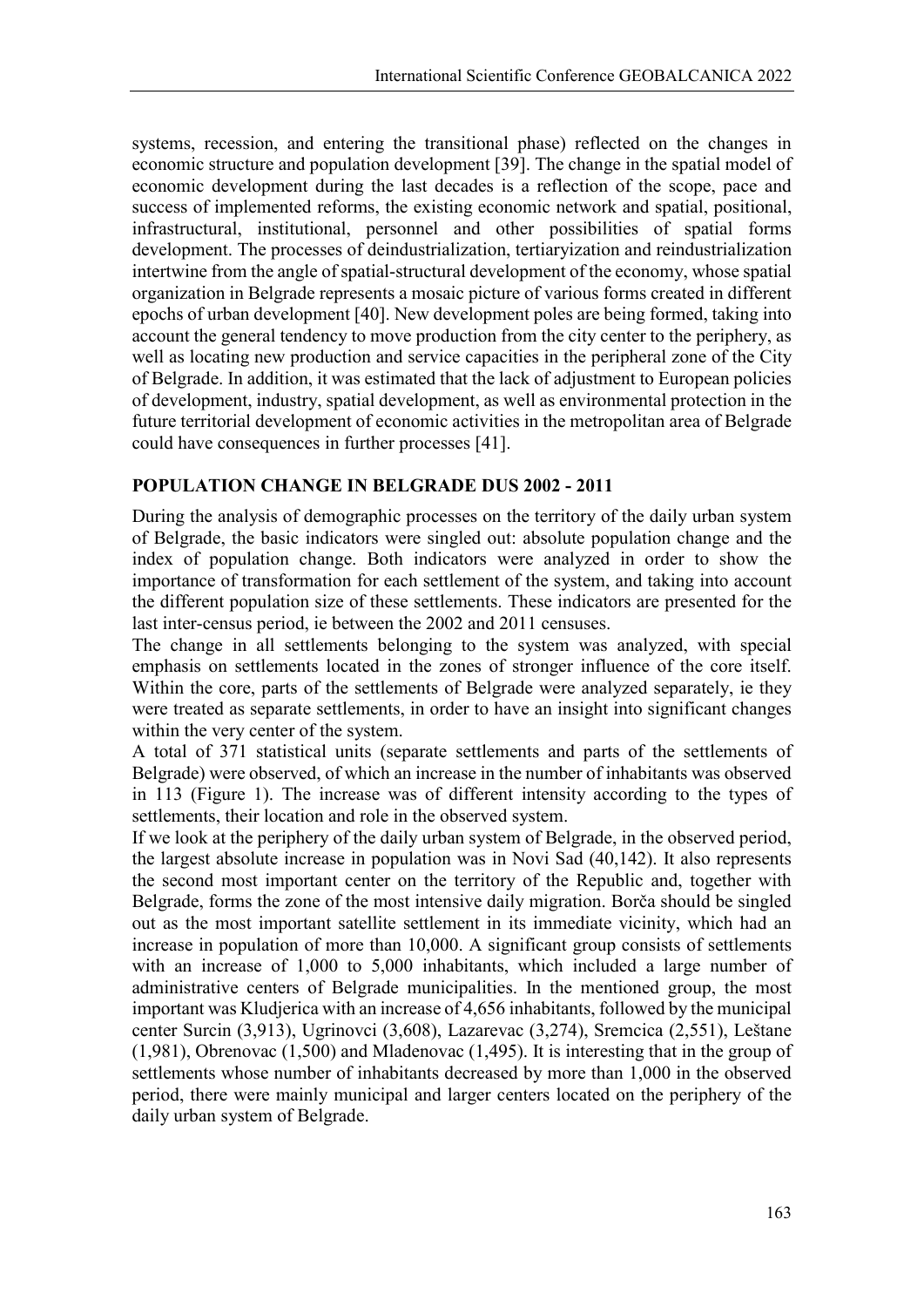

The absolute population change within the parts of the core itself had significant differences. The most significant increase of almost 20,000 inhabitants was observed near Zvezdara. In addition to that, the part of Belgrade that belongs to the municipality of Zemun had an increase of more than 10,000 inhabitants. Rakovica was very close to this category, as well as the part of Belgrade that belongs to the municipality of Čukarica. Parts of Belgrade belonging to the municipalities of Palilula and Voždovac also had an increase of more than 5,000 inhabitants.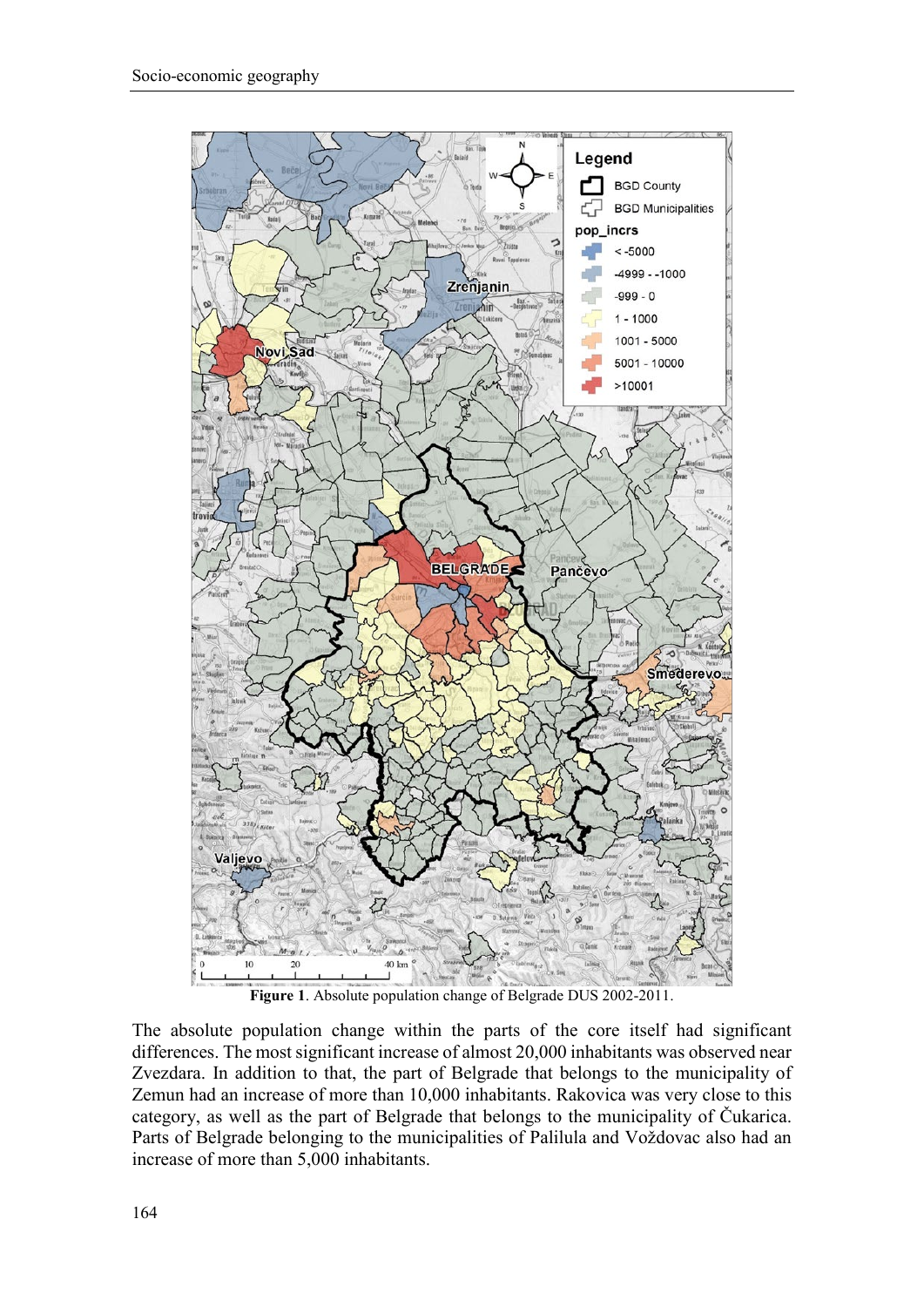



On the other hand, in the observed period, and according to the census, the number of inhabitants decreased in the municipalities of Vračar, New Belgrade, Savski venac and Stari grad. The municipality of Stari grad stands out as the only part of the settlement of Belgrade whose decline in population was more than 5,000, and at the same time a statistical unit with the most significant reduction in population in the entire system (7,093).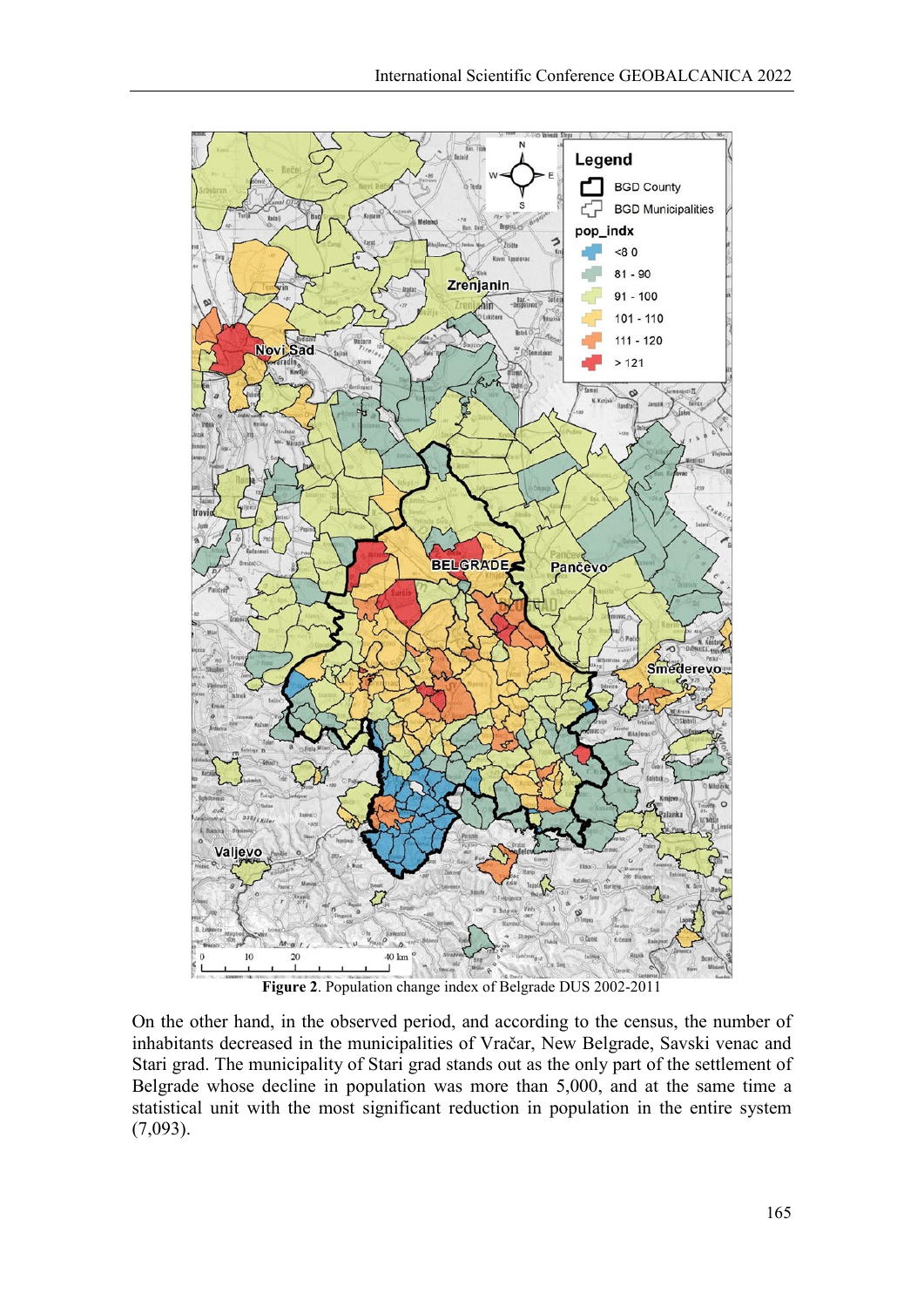The percentage increase in the number of inhabitants among the settlements of the daily urban system of Belgrade had a slightly different schedule (Figure 2). Special mention should be made of the settlement of Ugrinovac in the municipality of Zemun, whose population increased by half in the observed period. Besides him, we should also point out the settlements whose population has increased by more than 30%, and they are: the settlement of Rvati in the municipality of Obrenovac, Borča in the municipality of Palilula and the settlement of Guncati in the municipality of Barajevo. A significant increase, with more than 20% in the observed period was also observed at the municipal center Surčin, then Meljak, Leštane and Kaludjerica. On the other hand, the population of Ušće in the municipality of Obrenovac and Vreoci in the municipality of Lazarevac had a population reduction of more than 20%. Other settlements where such a significant population decline was observed were parts of the periphery of the daily urban system of Belgrade. Observed according to the parts of the core of the system, the relative changes had different dynamics. The most significant increase was observed in the municipality of Zvezdara, whose population increased by 14.5% in the observed period. Rakovica (9.7%) and parts of the settlements of Belgrade belonging to the municipalities of Zemun (8.1), Čukarica (7.2) and Palilula (7.1) had an increase of between 5 and 10%. In contrast, the central city municipality of Stari grad had the most intensive decline in the number of inhabitants of 12.8%.

### **CONCLUSION**

According to the evolutionary phases of the urban systems development and theoretical starting points of the urbanization processes spatial manifestation, city centers are the main initiators of socio-economic transformations of their surroundings. Belgrade, as a central settlement in the geospace of Serbia, directly and indirectly has a noticeable impact on the demographic, spatial and socio-economic transformation of settlements in its immediate and distant surroundings. The belated social and economic transition on the territory of Serbia had a significant impact on the role of Belgrade, and thus the transformation of its daily migration system. The distinctly polarized space of Serbia determined its position as the primary concentration of both the function of work and the function of housing within the borders of the state and beyond. Difficult conditions of development on the territory of the entire country were reflected in the intensification of deindustrialization and increasingly pronounced tertiaryization, in which Belgrade was in the forefront, as a social and political center. After the population growth of the urban core, and then the peripheral settlements, caused, above all, by the migratory influx of population, the attractive function of Belgrade was manifested by increasing the spatial coverage of its daily urban system.

On the whole, the territory covered by the boundaries of Belgrade's daily urban system represents a significant concentration of population. Unlike the rest of the Republic of Serbia, where depopulation trends have been going on for decades, the observed territory is characterized by positive population changes. In the last inter-census period, the number of inhabitants of all settlements belonging to the system, together with the core, increased by more than 60,000. Within the system, there are noticeable differences in population processes, which were significantly influenced by the functional transformations of certain settlements. The growth of the population is especially notable in the settlements that have physiognomically merged with the core, then in the municipal centers in development and in parts of the settlements of Belgrade where, instead of the traditional industrial orientation, the housing function is getting stronger. On the other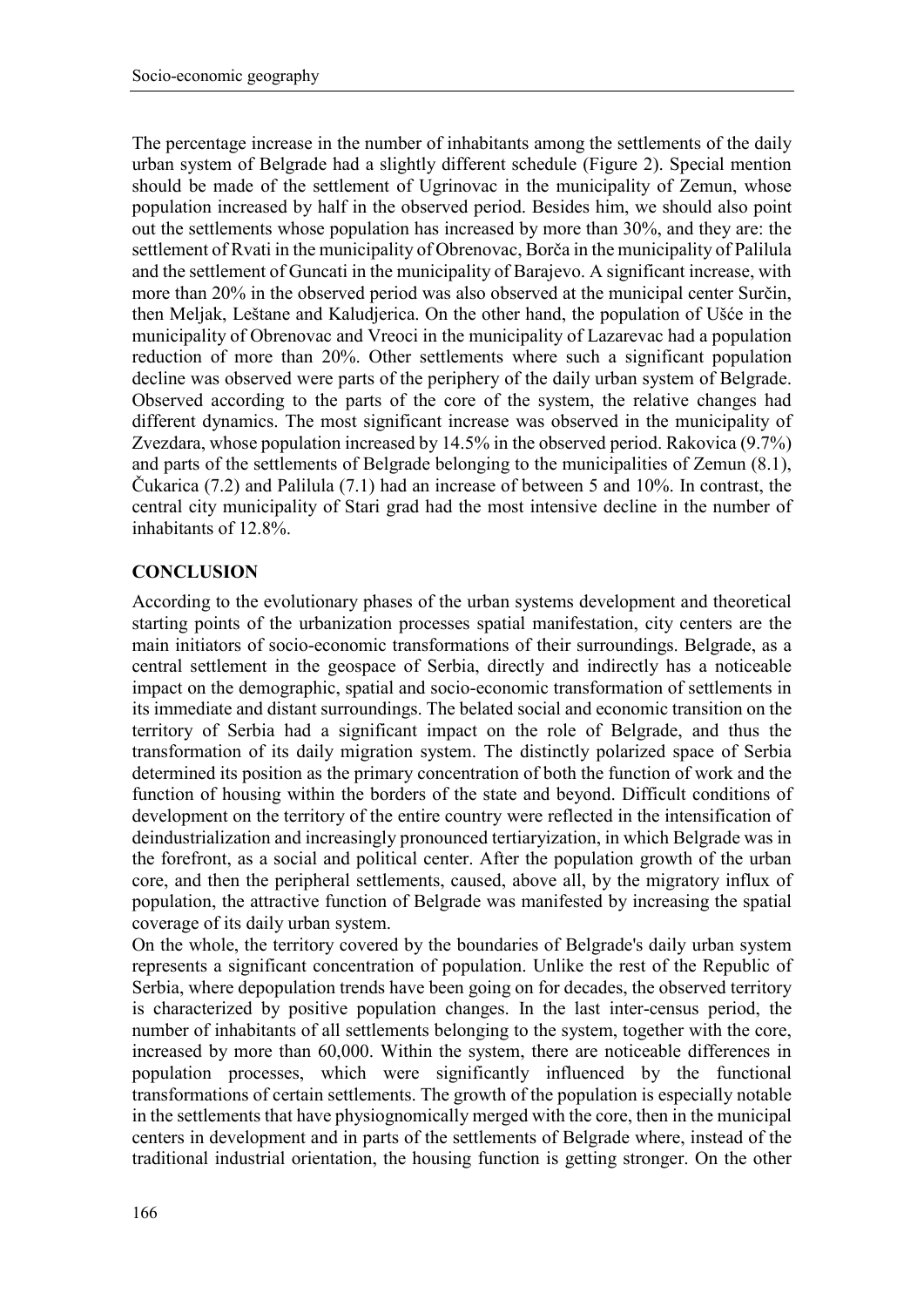hand, depopulation processes are expressed in rural parts of the suburban area, mostly within municipalities that have traditionally had an industrial character. Special emphasis should be placed on the central parts of the system core, which represented the main depopulation zones in the observed period. Taking into account the continuation of the transformation of the center itself, as well as numerous settlements in its immediate surroundings, new trends in population movements can be expected, which once again confirms the dynamism of the capital urban system.

#### **REFERENCES**

[1] Ilić, J. Karakteristike funkcionalnih odnosa između grada i okoline sa posebnim osvrtom na SR Srbiju. Stanovništvo, Serbia, vol. 3–4, pp 167–189, 1970.

[2] Vresk, M. Razvoj urbanih sistema u svijetu. Zagreb: Školska knjiga. SFRJ, 1984.

[3] Veljković A., Jovanović, R., & Tošić, B. Gradovi Srbije - centri razvoja u mreži naselja, Posebna izdanja Knj. 44, Beograd: Geographical institute "Jovan Cvijić" SASA. Serbia, 1995.

[4] Veljković, A. Elementi za sistemski pristup u geografskom proučavanju grada. Journal of the Geographical institute "Jovan Cvijić" SASA, Serbia, vol. 40, pp 179-189, 1988.

[5] Cloke, P. Key Settlements in Rural Areas. New York: Methuen, USA, 1979.

[6] Bourne, L. S., & Simmons, J. W. Systems of Cities. Oxford: Oxford University Press, England, 1978.

[7] Lowe, J., & Moryadas, S. The Geography of Movement. Boston: Houghton Mifflin Company, USA, 1975.

[8] Bourne, L. S. Urban Systems. Strategies for Regulation: A Comparison of Policies in Britain, Sweden, Australia, and Canada. Oxford: Clarendon Press, USA, 1975.

[9] Auerbach, F. The Law of Population Concentration, Petermanns Geographische Mitteilungen, Germany, 1913.

[10] Jefferson, M. The Law of the Primate City. Geographical Review, vol. 29 (2), pp 226–232, 1939.

[11] Vresk, M. Razvoj urbanih sistema u svijetu. Zagreb: Školska knjiga. Croatia, 2002.

[12] Aguilera Arilla, Mª.J., Borderías Uribeondo, Mª. P., González Yanci, Mª. P., & Santos Preciado, J. M. Geografía General II. Geografía humana, Spain, 2010.

[13] Lukić, V. M. Konvergentne i divergentne dnevne migracije stanovništva Pančeva (doktorska disertacija), Geografski fakultet Univerziteta u Beogradu, Srbija, 2008.

[14] Tošić, D. Principi regionalizacije. Beograd: Geografski fakultet Univerziteta u Beogradu, Srbija, 2012.

[15] Doksijadis, K. A. Čovek i grad. (Z. Nikezić, prev.). Beograd: Nolit, Srbija, 1982.

[16] Berry, B. Metropolitan area definition: A re-evolution of concept and statistical practice. Working paper no 28, Washington DC: USA, 1967.

[17] Tošić, D. Prostorno-funkcijski odnosi i veze u nodalnoj regiji Užica. (doktorska disertacija). Beograd: Geografski fakultet Univerziteta u Beogradu, Srbija, 1999.

[18] Krunić, N., Tošić D., & Milijić, S., Problems of spatial-functional organization of Južno pomoravlje Region`s network of settlements. Spatium, Serbia, vol. 19, pp 20–29, 2009.

[19] Tošić, D., Krunić, N., & Milijić, S. Istraživanje prostorne organizacije mreže naselja Južnog pomoravlja u funkciji izrade prostornog plana. Demografija, Serbia, vol. 6, pp 7–28, 2009.

[20] Tošić, D., Krunić, N., & Petrić, J. Dnevni urbani sistemi u funkciji prostorne organizacije Srbije. Arhitektura i urbanizam, Serbia, vol. 27, pp 35–45, 2009.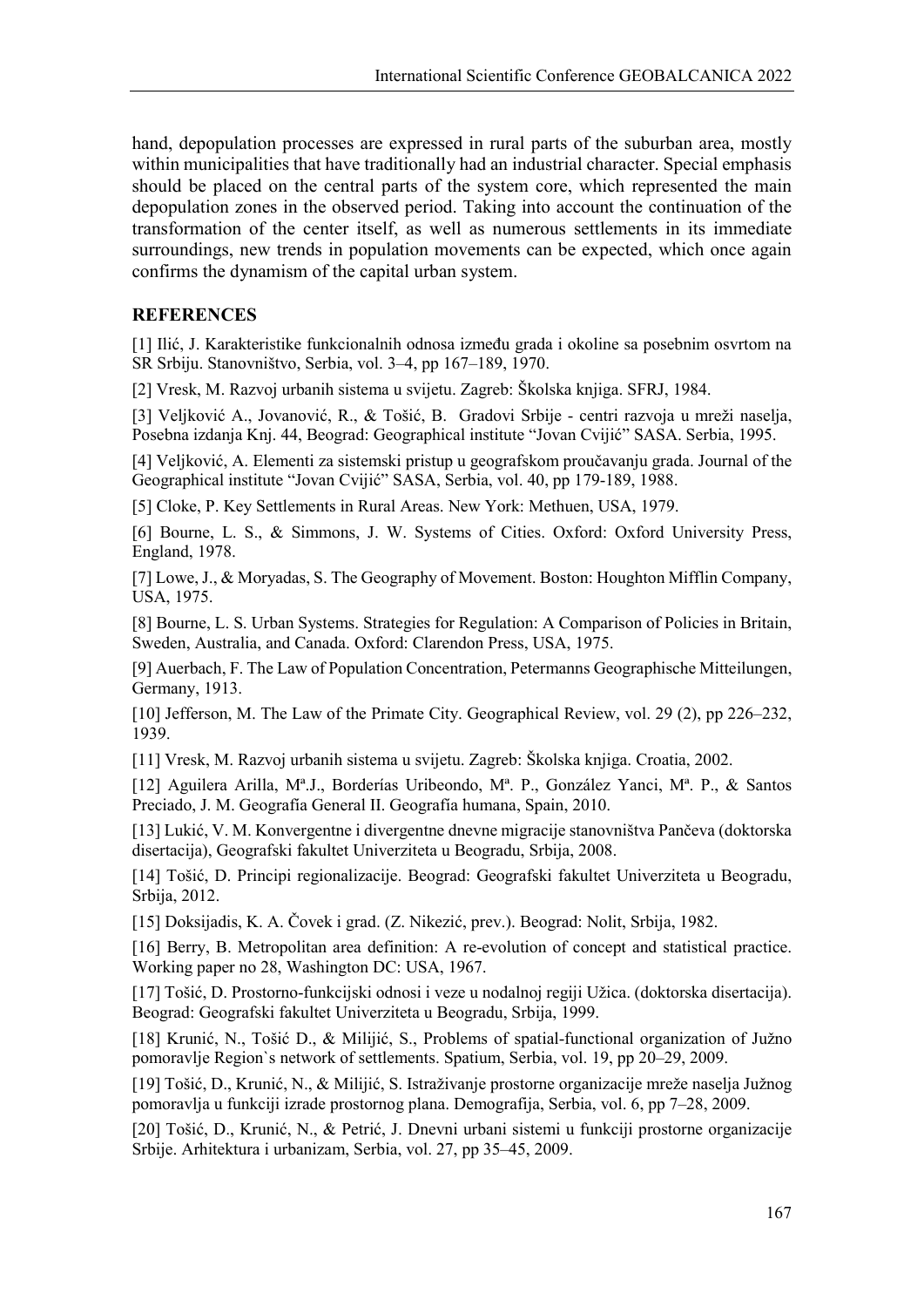[21] Krunić, N. M. Prostorno – funkcijski odnosi i veze u mreži naselja Vojvodine (doktorska disertacija), Geografski fakultet Univerziteta u Beogradu, Srbija, 2012.

[22] Filipović, M., Pantić, M., & Živanović Miljković, J. Urban-rural functions and relationships at the regional level – example of the city of Valjevo, Mionica and Osečina municipality. International Scientific Conference Regional development, spatial planning and strategic governance, Belgrade, Serbia. pp. 360-373, 2013.

[23] Drobnjaković, M., Pantić, M., & Filipović, M. Regional level in the function of mitigating negative demographic trends in rural areas of Serbia: Case study of the District of Zaječar, The Matica Srpska Journal of Social Sciences, vol. 148 (3), pp 777-791, 2014.

[24] Filipović, M. V. Dnevni migracioni sistema Beograda, (doktorska disertacija), Beograd: Geografski fakultet Univerziteta u Beogradu, Srbija, 2020.

[25] Živanović, V., Pavlović, M., Kovjanić, A., Tošić, D., & Krstić, F. Concept of polycentricity—the differences between development policies and spatial reality. Journal of the Geographical Institute "Jovan Cvijić" SASA, vol. 71(1), pp 75–90, 2021.

[26] Krunić, N., Gajić, A., & Srnić, D. How system of settlements in Serbia will change? Geographic determinants of spatial-functional relationships of urban and rural areas, 7thInternational scientific conference Geobalcanica, Macedonia, 2021, pp461-467

[27] Nikitović, V. Prostorno-demografska polarizacija reproduktivnog potencijala Srbije – ograničenje razvojnih politika. In: Srbija: rod, politike, stanovništvo. Edicija Zbornici, SASA: IDN, Beograd, Serbia, pp. 170-195, 2020.

[28] Kokotović, V., Filipović, M. & Magdalenić, I. Internal mobility of Serbian population in the second half of the XX and beginning of the XXI century. Bulletin of the Institute of Ethnography SASA, Serbia, vol. 64(3), pp 553-567, 2016.

[29] Kokotović, V. & Filipović, M. Refugees in Serbia – twenty years later, Journal of the Geographical institute "Jovan Cvijić" SASA, Serbia, vol. 63(2), pp 21-33, 2013.

[30] Vojković, G. Stanovništvo kao element reginalizacije Srbije. Beograd: Srpsko geografsko društvo, Srbija, 2007.

[31] Tošić, D. Prostorno-funkcionalni odnosi i veze u urbanim regijama. Arhitektura i urbanizam, Srbija, vol. 7, pp 50–58, 2000.

[32] Vrišer, I. O industrijski geografiji. Geografski vestnik XLVI. SFRY, 1974.

[33] Bojović, B. Beograd kao područje visoke koncentracije. U Korišćenje resursa, održivi razvoj i uređenje prostora 2. Beograd: IAUS, Srbija, pp 203-218, 1997.

[34] Tošić, D., & Krunić, N., Urbane aglomeracije u funkciji regionalne integracije Srbije i Jugoistočne Evrope. Glasnik Srpskog geografskog društva, vol. 85(1), pp 137–148, 2005.

[35] Matijević, D. Prostorno-funkcionalna povezanost naselja opštine Stara Pazova sa urbanim sistemom Beograda. Posebna izdanja, Knj. 73, Beograd: Geografski institut "Jovan Cvijić" SANU, Srbija, 2009.

[36] Vojković, G., & Devedžić, M. Demo-geographic Characteristics and Processes in Belgrade. In: Milanović-Pichler, N., Krevs, M., & Đorđević, D. (Eds.) Challenges of spatial development of Belgrade and Ljubljana, Ljubljana: Slovenija, pp 101-109, 2010.

[37] Vojković, G., Miletić, R., & Miljanović, D. Savremeni demografsko-ekonomski procesi u prostoru Beogradske aglomeracije. Glasnik Srpskog geografskog društva, Srbija, vol. 90(1), pp 215–235, 2010.

[38] Miletić, R. Industrija regiona Beograd i savremeni razvojni procesi. U: Stojkov, B. (Ur.) Beograd i njegov región, Beograd: Geografski fakultet - Institut za prostorno planiranje, Asocijacija prostornih planera, Srbija, pp 218-228, 2003.